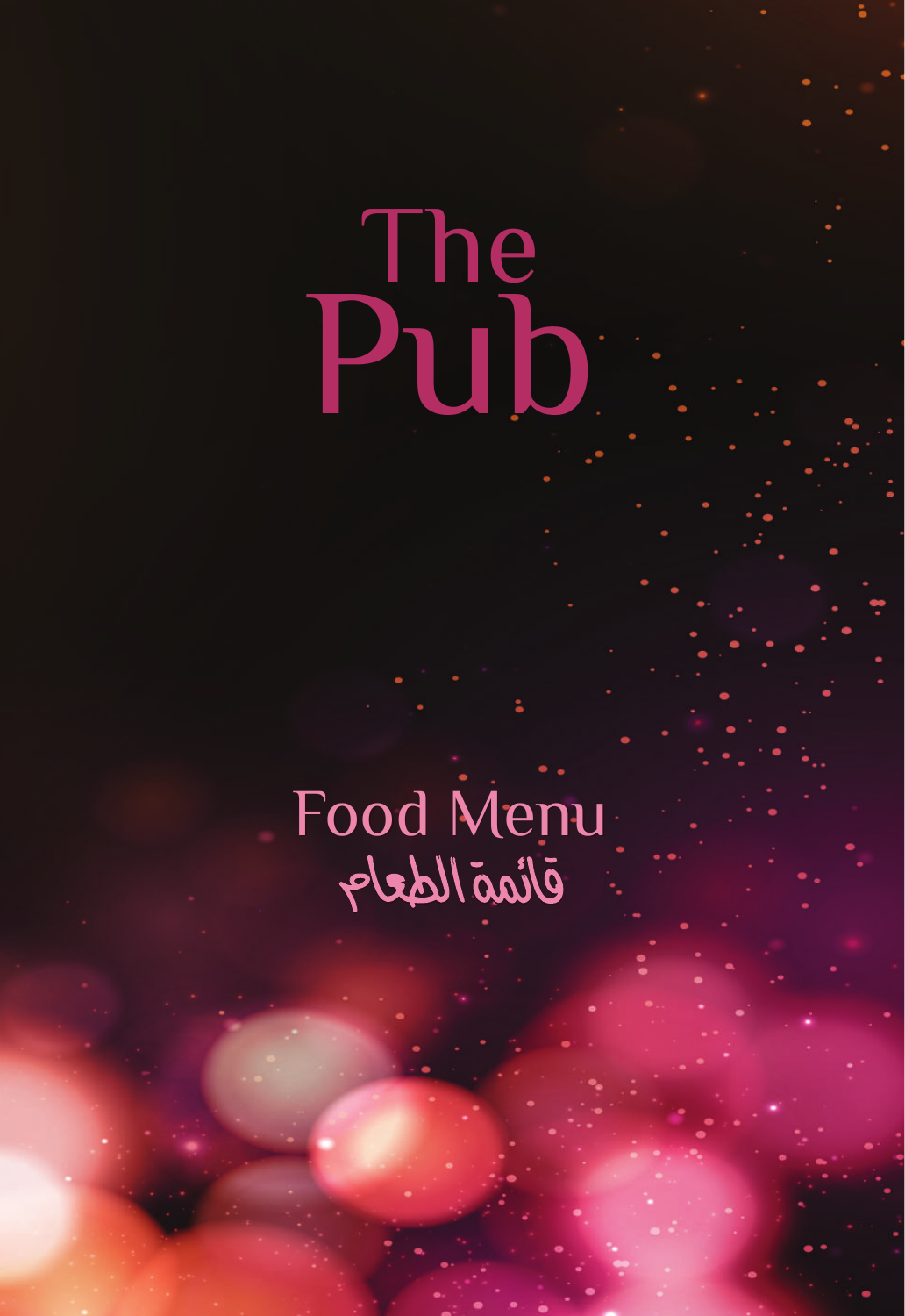# **Salads & Appetizers**

### **Garden Salad JD 5.000**

Consists of Fresh Seasonal Leaves, Black Olives, Seasonal vegetables Julienne, and Sundried Tomatoes.

# **The Pub Salad JD 8.000**

with marinated grilled Chicken Breast topped with toasted pumpkin seeds tossed in Tomato Vinaigrette.

# **Spa Salad JD 10.000**

fine tranches of Smoked Salmon accompanied by onion rings capers and a dill sauce, served with toasted bread.

**QUESADIIIA**<br>stuffed with Chicken, tomatoes and cheddar cheese with spring **JD 9.000** onions, Sour cream, Pico di Gallo and Guacamole.

# **Mexican Nachos JD 9.000**

Mexican Corn Nachos topped with chili con Carne,refried beans & cheddar cheeseServed with sour cream, Guacamole and Pico di Gallo

# **Sandwiches**

# **Vegetarian Sandwich JD 7.000**

French Baguette with grilled vegetables and Mozzarella cheese Eggplant, Zucchini, Red / Yellow Bell Peppers, grilled tomato accompanied by mixed leaves, gherkins and onion marmalade

# **Club Sandwich JD 9.000**

with fried egg, bacon, lettuce and tomato on sliced Toasted bread, served with crispy potato wedges

# **Toasted Tuna Sandwich JD 7.000**

Toasted buttered white bread Sandwich filled with mayonnaise and tuna served with onion rings, French Fries and mixed salad

All prices are quoted in Jordanian Dinar, subject to 5% service charge and 7% government tax.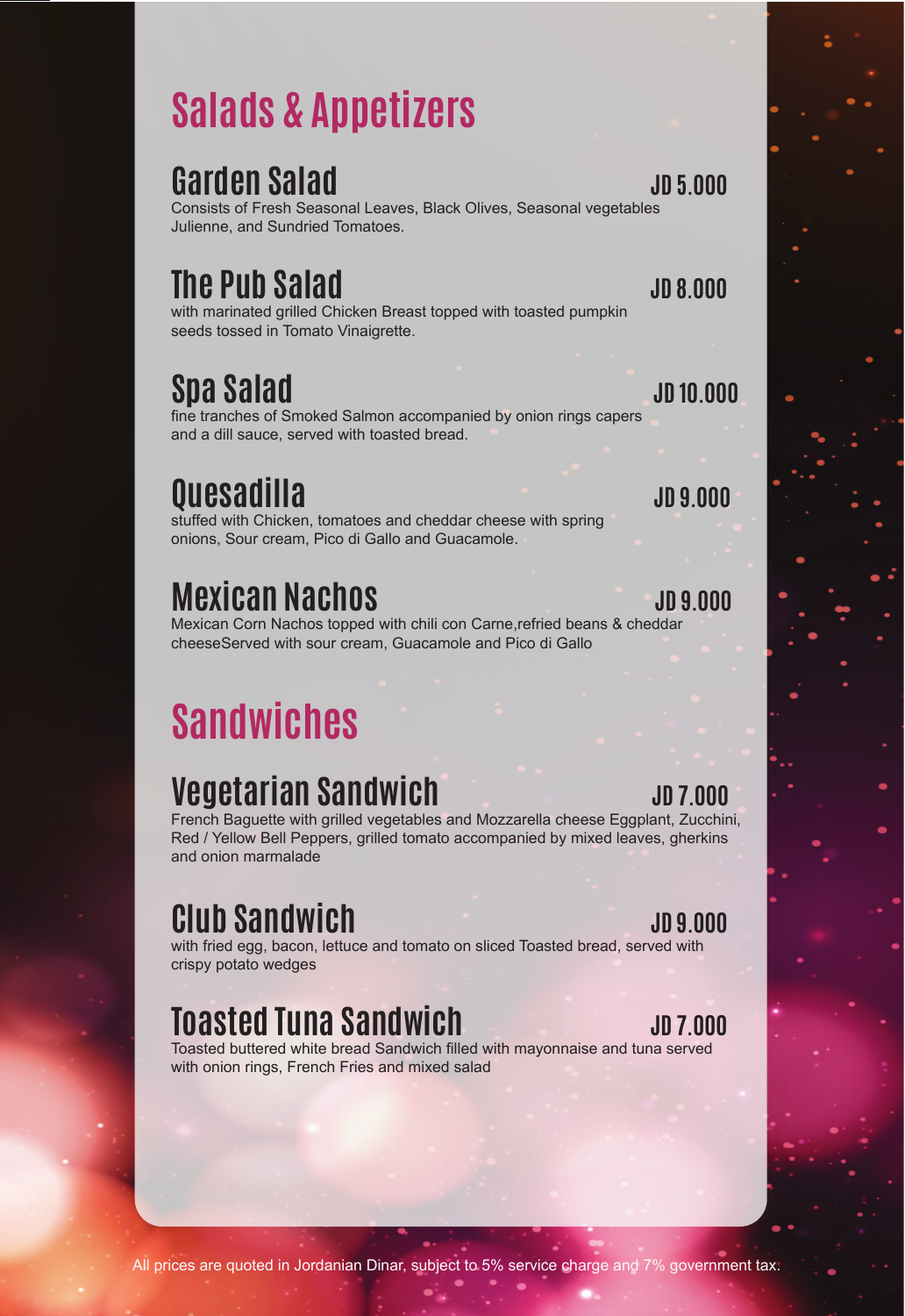### **Beef or Chicken Burger Manual Strategie and AD 9.000**

served with Cheddar cheese, onion marmalade, tomato, lettuce, pickles and French Fries.

# **Main Dishes**

#### **Grilled Chicken Breast And Chicken Breast**

Grilled chicken breast set on sautéed spinach with fine Ratatouille vegetables served with olive oil mashedpotatoes.

# **Arabian Gulf Grilled Shrimps** JD 18.000

Char grilled shrimps served with assorted grilled vegetables in tangy garlic-lemon-parsley butter served with Couscous

# **Mignon of Beef Tenderloin** JD 17.000

Grilled 180 grams black pepper crusted beef tenderloin "Café de Paris" with grilled vegetables and Pont Neuf potatoes Choice of gravy, mushroom sauce or pepper sauce.

# **Traditional Arabic Mixed Grill 30 15.000**

Local specialties selection with "kebab", shish kebab, lamb chops & shish tawook presented with grilled vegetables, mixed onion salad, Oriental rice and shrak bread.

# **Desserts**

**Um Ali JD 3.000** Traditional Arabic dessert with crusted walnuts, Iranian raisins, pistachio and coconut.

#### **"New York" Style Cheese Cake JD 4.000**

Caramel and honeycomb sauce with fresh strawberries.

#### **Selection of Fresh Seasonal Cut Fruits** JD 5.000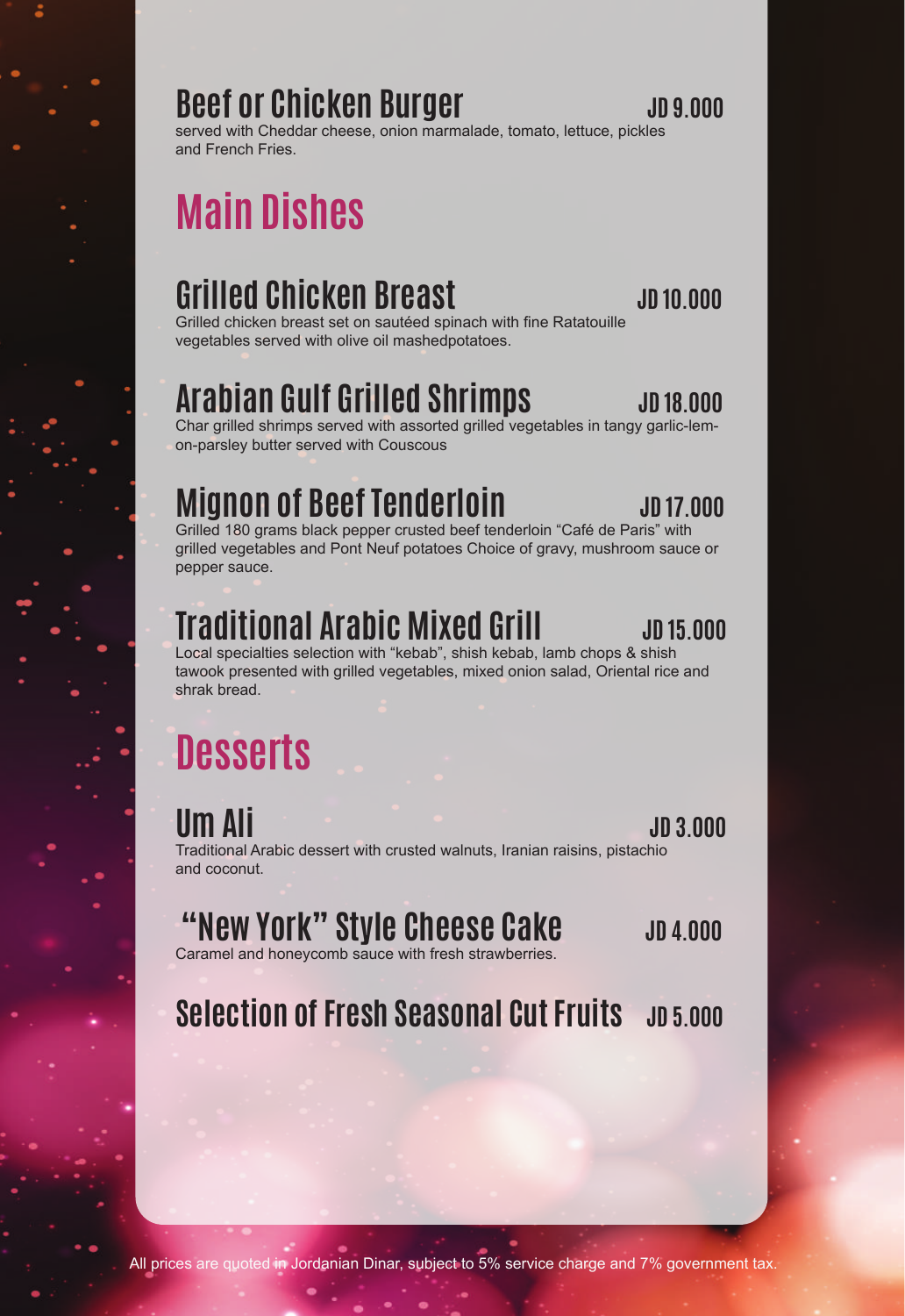# السلطات والمقبلات **Beef or Chicken Burger JD 9.000** برجر اللحم البقري او لحم الدجاج ٩٫٠٠٠ د.أ

#### سلطة الحديقة ٥٫٠٠٠ د.أ

**...**<br>تشكيلة من الخضر اوات الموسمية و الزيتون الاسود و البندورة المجغغة

#### سلطة البب ٨٫٠٠٠ د.أ

صدر الدجاج المتبل مع بذور القرع المحمصة و البندورة و الخل **Grilled Chicken Breast JD 10.000** صدر الدجاج المشوي ١٠٫٠٠٠ د.أ

# سلطة المنتجع الصحي ١٠٫٠٠٠ د.أ جمبري الخليج العربي المشوي ١٨٫٠٠٠ د.أ

شرائح سمك السالمون المدخن تزين بحلقات البصل و القبار و تقدم مع الخبز المحمص **Arabian Gulf Grilled Shrimps JD 18.000** Char grilled shrimps served with assorted grilled vegetables in tangy garlic-lem-مشـــوي على الفحم مع الخضراوات و يقـــدم مع صلصــــة زبدة الثـــوم و الليـــمون مع

#### كاسديا ٩٫٠٠٠ د.أ

الخبز المكسيكي المحشو بالدجاج البندورة جبنة الشدر البصل و تقدم مع صلصة **Mignon of Beef Tenderloin JD 17.000** Grilled 180 grams black pepper crusted beef tenderloin "Café de Paris" with المصر المستيقي المكسوب فتجاب المسورة المستر المستر المستن و يقدم مع الحضرات المستقبل.<br>|- الافوكادو الكريما الحامضة و الصلصة المكسيكية شريحة لحم البقر ١٧٫٠٠٠ د.أ صلصة الفطر او صلصة الفلفل او الصلصة البنية.

# ناتشوز المكسيكي ٩٫٠٠٠ د.أ

ر<br>المقرومة المكسيكية مع صلصة اللحمة المفرومة الحارة الفاصولياء جبنة الشدر تقدم مساوي عربية مش مع صلصة الافوكادو – الكريما الحامضة و الصلصة المكسيكية . كباب شيش كباب كستليتة و شيش طاووق مزينة بالخضراوات المشوية و تقدم مع الارز

# السندويشات

# شطيرة الخضراوات ٧٫٠٠٠ د.أ

احضراوات مشوية مع جبنة الموزاريلا محشوة في الخبز الغرنسي و تقدم مع البصل<br>المكنول المكرمل Traditional Arabic dessert with crusted walnuts, Iranian raisins, pistachio

tawook presented with grilled vegetables, mixed onion salad, Oriental rice and

# الكلوب ساندوتش ٩٫٠٠٠ د.أ

المستط**وب السكوني الساحل للعلم التوس كلمات التوس**<br>- السرائح خبز التوست محشوة بالبيض الخس الجبنة الشدر و البيكون و تقدم مع بطاطا ودجز ا تشيز كيك من كيك د.<br>.

# التونا والتونا التونا <mark>التونا الموسمية الموسمية الموسمية الموسمية ال</mark>موسمية الموسمية الموسمية الموسمية الموسمية

شرائح خبز التوست المحشوة بسلطة التونا و تتقدم مع البطاطا المقلية

كافة الاسعار بالدنار الاردني يضاف ٪٥ خدمة و ٪٧ ضريبة حكومية All prices are quoted in Jordanian Dinar, subject to 5% service charge and 7% government tax. كافة الاسعار بالدنار الاردني يضاف ٪٥ خدمة و ٪٧ ضريبة حكومية